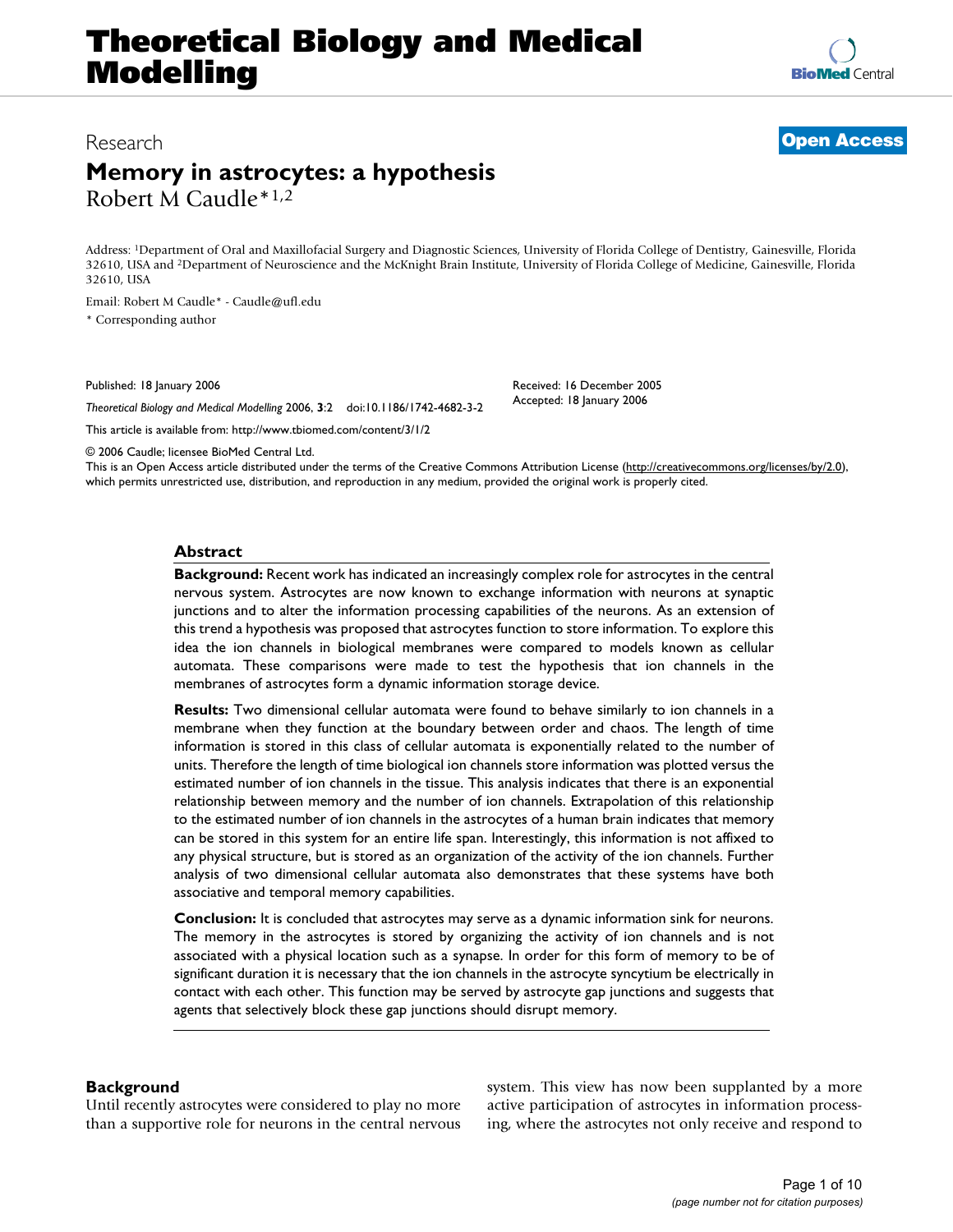

# **Figure 1**

Memory in cellular automata. A sixteen unit one dimensional cellular automaton was constructed using binary units and Wolfram's rule number 232. This rule is illustrated at the bottom of the figure where the three squares on top are the current states of three adjacent units and the single square below is the resultant state of the middle unit during the next iteration. Open squares indicate state 0 and filled squares indicate state 1. The initial representation  $(R_1)$  was generated by randomly setting the state of each unit to either 0 (open) or 1 (filled). The time series was then calculated. Note that the memory of this system extends from  $R_1$  to  $R_4$  where the representations change with each iteration. Starting at  $R_0$  the units no longer change state indicating that all information **about R**<br>**Example 232**<br>**Eigure 1**<br>**Eigure 1**<br>**Eigure 1**<br>**Eigure 1**<br>**Constrainery in cellular automain Wolfram's rule bottom of the ficurent states check below is the respectively. The memory of representations in longer a** 

neuronal input, but also transmit signals to neurons [1-9]. These findings indicate that astrocytes contribute to the processing of information. In support of this concept it was recently demonstrated that spinal cord astrocytes are necessary to support hyperalgesia produced by peripheral injury [10-12]. Blocking gap junctions in the astrocytes suppressed hyperalgesia, which suggested that the astrocytes were processing the nociceptive information and regulating the function of spinal cord neurons [10]. These results are similar to work reported by Hertz et al. and Ng et al. who demonstrated that astrocytes are critical for the establishment of learned behaviors [13,14]. Furthermore, recent studies indicate that several general anesthetics suppress the function of astrocyte gap junctions at concentrations that are relevant for loss of consciousness [15,16]. These data suggest that the anesthetic properties of these agents may be mediated at least in part by their actions on astrocytes and may indicate some role for astrocytes in consciousness.

In a recent review Robertson outlined an astrocentric hypothesis of memory [17] as an alternative to the current neurocentric or synaptic based theories. In this hypothesis Robertson concludes that because astrocytes form large syncytium via gap junctions and that they are connected to neurons through synapses these cells can store and "bind" diverse information. In this intriguing review Robertson hypothesizes that information is stored as a result of gap junctional plaques converting to a crystalline configuration that is a closed, high resistance, state of the gap junctions. As a result of these altered gap junctions ion flow between astrocytes is restricted resulting in a functional memory.

In examining the idea that astrocytes might play a major role in information processing it seemed prudent to examine other potential memory mechanisms that could support information processing in astrocytes. In experiments examining electrical potentials and calcium fluxes in astrocytes it was demonstrated that these cells can, on an individual basis, support potentials for several seconds [1,2,6,7]. These data suggest that ion channel activity in a group of gap junction linked astrocytes could retain information for substantial periods of time. Thus, the ion channels mediating the astrocyte potentials could function to store and process information in the central nervous system. This paper examines the possible role of ion channels in storing information in astrocytes.

# **Results and discussion**

#### *Similarity of ion channels to cellular automata*

Ion channels communicate with each other via changes in voltage, changes in calcium concentrations or through other second messenger systems. In voltage gated ion channels, for example, the rules governing the relationship between channels specify that if neighboring channels alter the local membrane potential to some threshold the channel under observation will change state, i.e. open or close. Each ion channel functions as an independent unit that monitors information transmitted from its nearest neighbors. As a result of the information processing occurring at the single ion channel level ensembles of ion channels are capable of performing relatively complex functions, such as the generation of action potentials. This form of information processing by ion channels is remarkably similar to models known as cellular automata [18,19]. In cellular automata simple units that are capable of existing in a finite number of states are linked together using rules for the transfer of information between the units. The states occupied by the units and the rules of information transfer determine what state each unit will occupy in the next time period. These models have been extensively studied and demonstrate the emergence of complex behavior [20,21]. Some cellular automata have even demonstrated universal computation [22]. To illustrate how a cellular automata stores and processes information a one dimensional cellular automaton in which the units are binary (they are either in state 0 or state 1) is presented in Figure 1. The rule used was the mean of three units rounded to the nearest integer determines the state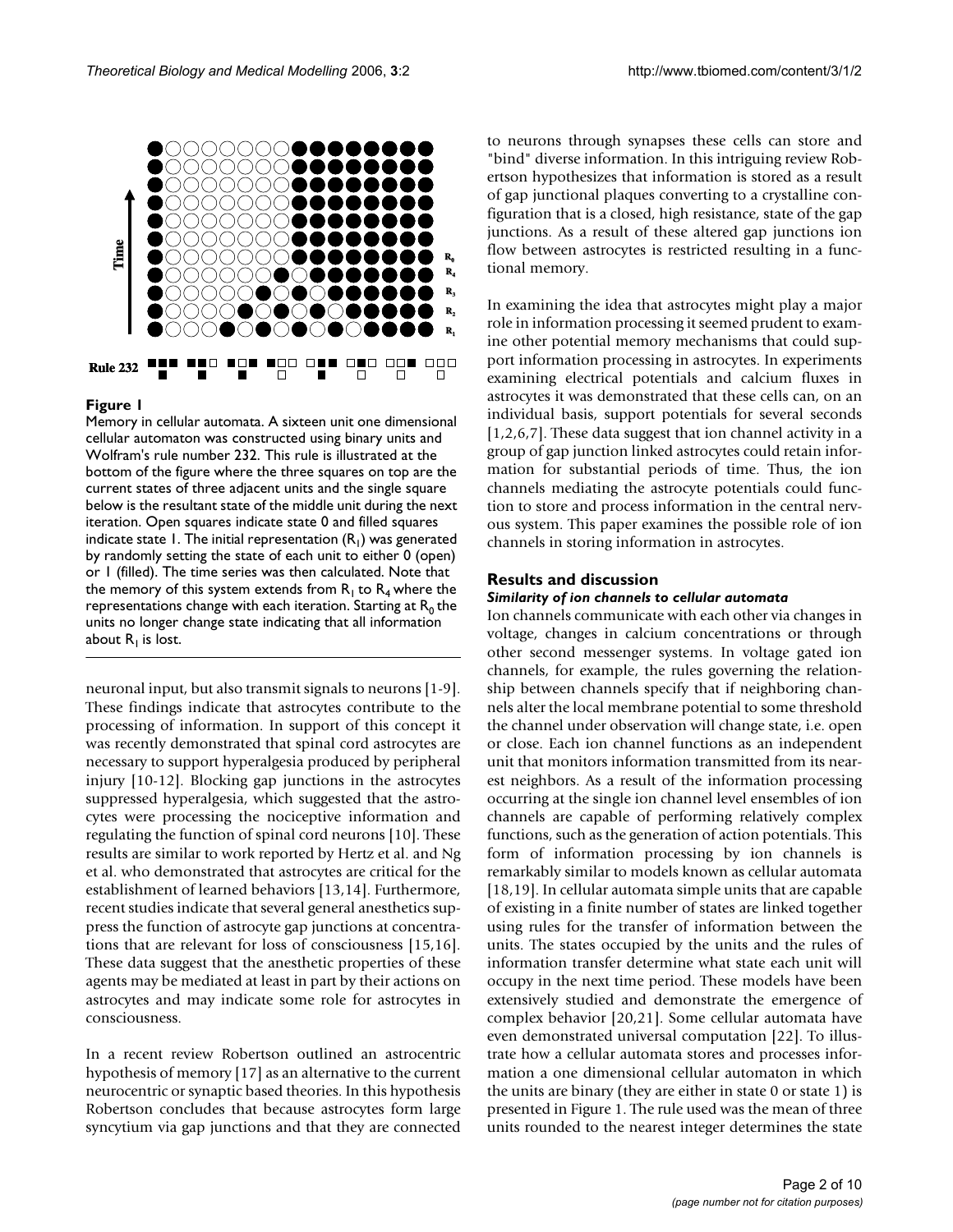of the middle unit in the next iteration. This model was studied at length by Wolfram and this rule is Wolfram's rule number 232 [20,21]. In figure 1 the initiating event (Representation 1  $(R_1)$ ) was produced by randomly setting the states of the units in the automata. The time series was then calculated. In the figure it is evident that from  $R_1$ to  $R_4$  the automaton changes representations, but after  $R_4$ the cellular automaton reaches a steady state and the representations no longer change. This stabile representation is the attractor  $R_0$ . The transition period from  $R_1$  to  $R_0$  is the memory of the automaton. At each iteration prior to  $R_0$  the automaton retains information that can be used to determine something about the initial configuration. However, when the automaton reaches  $R_0$  all information about the initial configuration has been lost. In astrocytes the ion channels in the membrane are distinct units with a finite number of states and they communicate with each other through a simple set of rules, i.e. a change in voltage or in Ca2+ concentration. Therefore, the astrocytes' membrane ion channels are acting as a two dimensional cellular automaton. As with the automaton presented in figure 1 the initiating event can be inferred based on the configuration of the entire ensemble of ion channels up until the ion channel configuration returns to the attractor representation  $(R_0)$ . At this point all information about the initiating event is lost. This concept suggests that ion channels working in collection can store information for at least brief periods of time. The remaining question is the maximum duration of memory in this type of system.

#### *Memory in cellular automata*

In a series of interesting experiments Langton examined the properties of cellular automata that optimize information storage and processing [23]. In these experiments he varied the rules by which the cellular automata operated and measured the resulting chaotic nature of the system. Langton found that automata whose rules made them operate at the junction between ordered and chaotic behavior were able to store information for the longest period of time. Memory dropped off markedly on either side of this phase transition. To illustrate how the chaotic nature of the cellular automata might influence memory a two dimensional cellular automaton with four different rule sets and a Moore neighborhood (8 neighbors) was set up (Figure 2A). The units in the automaton could occupy four different states, i.e. one open, one closed and two inactive. The cellular automaton was seeded with two units in the open state to invoke the initial representation  $R_1$ . The left hand column illustrates a rule set that produces ordered behavior. Note that a signal cannot propagate in this cellular automaton. The second column demonstrates another form of ordered behavior where the behavior immediately becomes repetitive. This cellular automaton, like the one to the left of it, cannot process information due to the inability of the automaton to transition to novel representations. The third column is a rule set that produces behavior at the border between order and chaos. The net result is the smooth propagation of an "action potential" throughout the cellular automaton with the system eventually returning to the attractor representation  $R_0$ . The final column illustrates a chaotic system that evolves rapidly into a random pattern of channel openings. The nearly random behavior prevents proper processing of information since there is no relationship between successive representations. Figure 2B illustrates the "potentials" produced by these different rule sets by plotting the number of open channels versus time. These models demonstrate that only the rule set with behavior at the transition between order and chaos produces a potential that is similar to an action potential observed in biological systems. Note that the rules that produce ordered behavior either returned to the attractor representation  $R_0$  very rapidly or never returned to  $R_0$ , suggesting that the systems are incapable of supporting information storage. The chaotic rule set also never returns to the attractor, which also indicates that the system cannot retain information for significant periods of time. Only the rule set that produced behavior between order and chaos could retain information about the initial event  $R_1$ for a period of time and then return to the attractor representation. Based on the similarity of the potentials generated by the transition rule set these models suggest that the ion channels in the membranes of biological cells function as cellular automata with rules that set the behavior at the boundary between order and chaos. This region of the order to chaos spectrum balances information storage with transmission, which, in turn, supports information modification [23].

In addition to examining the length of memory in cellular automata relative to the chaotic nature of the automata, Langton [23] evaluated how the number of units in an automaton influenced memory. In these experiments Langton used rules that produced automata that operated in the order/chaos phase transition and then varied the number of units in the automata. He found that there was a log-linear relationship between the time that the cellular automata stored information and the number of units in the automata. This indicated that the addition of units to the automata exponentially increased the amount of time the automata stored information. This relationship is an extremely powerful property of cellular automata that has evolutionary significance for biological systems that process information with ion channels. The exponential relationship between memory and the number of units in an automaton indicates that a biological system simply has to add more units (ion channels) to its calculating device in order to dramatically increase its memory. With an increase in memory duration the complexity of the calculations that can be performed also increases [23].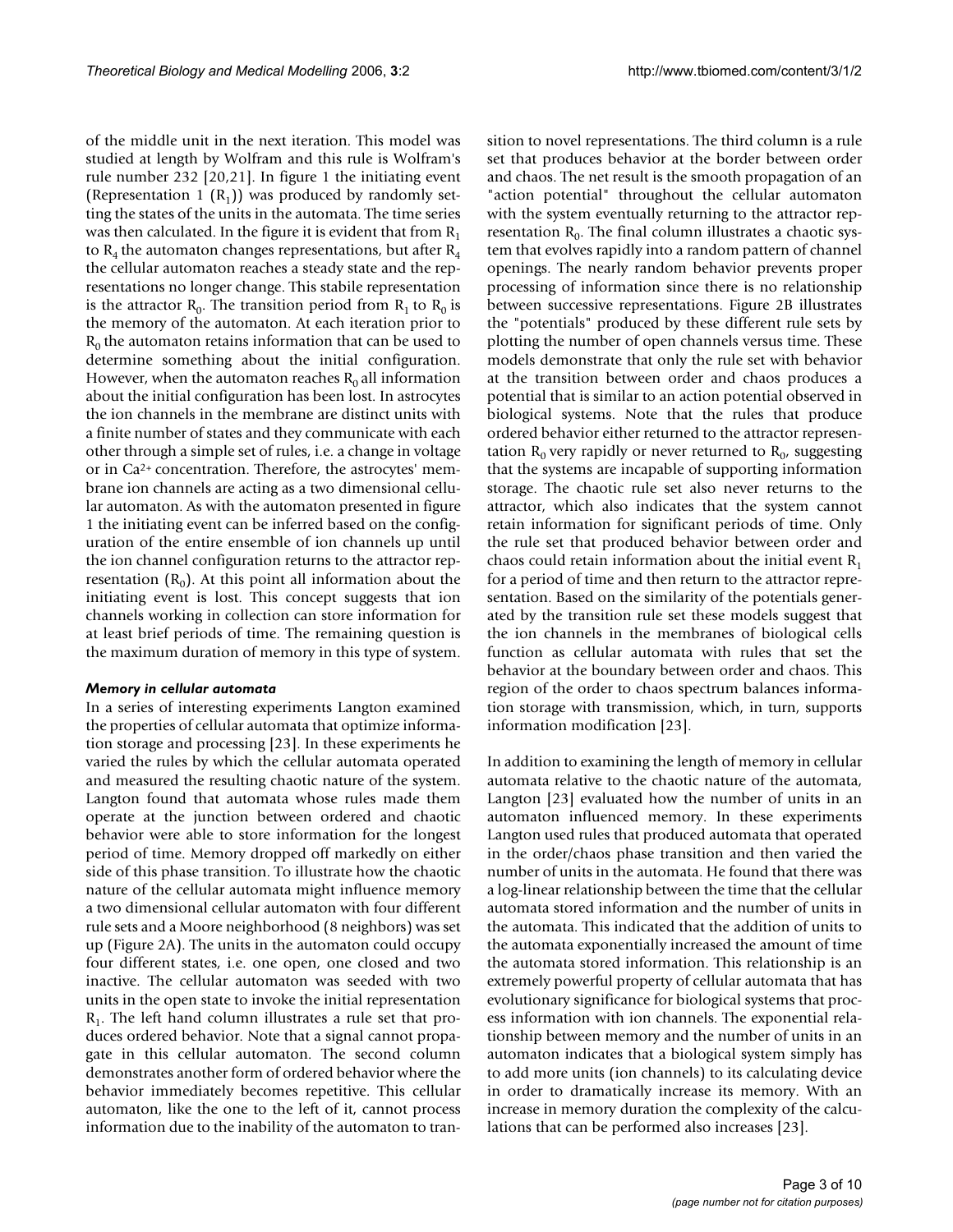

#### Two dimensional cellular automata operat **Figure 2** ing between order and chaos behave like excitable membranes in biological cells

Two dimensional cellular automata operating between order and chaos behave like excitable membranes in biological cells. **A.**  A two dimensional cellular automaton was constructed with the program CaSim using units with four states, i.e. one open, one closed and two inactive states. Four different rule sets were used to generate the four time series in the figure. The cellular automaton was seeded at  $R_1$  by setting two units to the open state and the times series calculated. The configuration of the cellular automata at iterations 0, 1, 25, 50 and 100 are presented in the figure for the four rule sets. The entropy of the rule sets was determined by calculating the probability of each state (P<sub>s</sub>) from 10 runs of 1000 iterations. For these calculations 10 percent of the units were set to the open state at R<sub>1</sub>. Entropy was calculated using the equation: entropy = - $\Sigma$  P<sub>s</sub> ln (P<sub>s</sub>). The entropy of each rule set was then expressed as a ratio of the calculated entropy to the maximum entropy (bottom of the figure). The maximum entropy is when all four states have a probability of 0.25. **B.** The "potentials" generated by the rule sets in A were graphed by plotting the number of open channels versus time. These plots indicate that only the transition rule set produces channel openings that are similar to action potentials in biological membranes.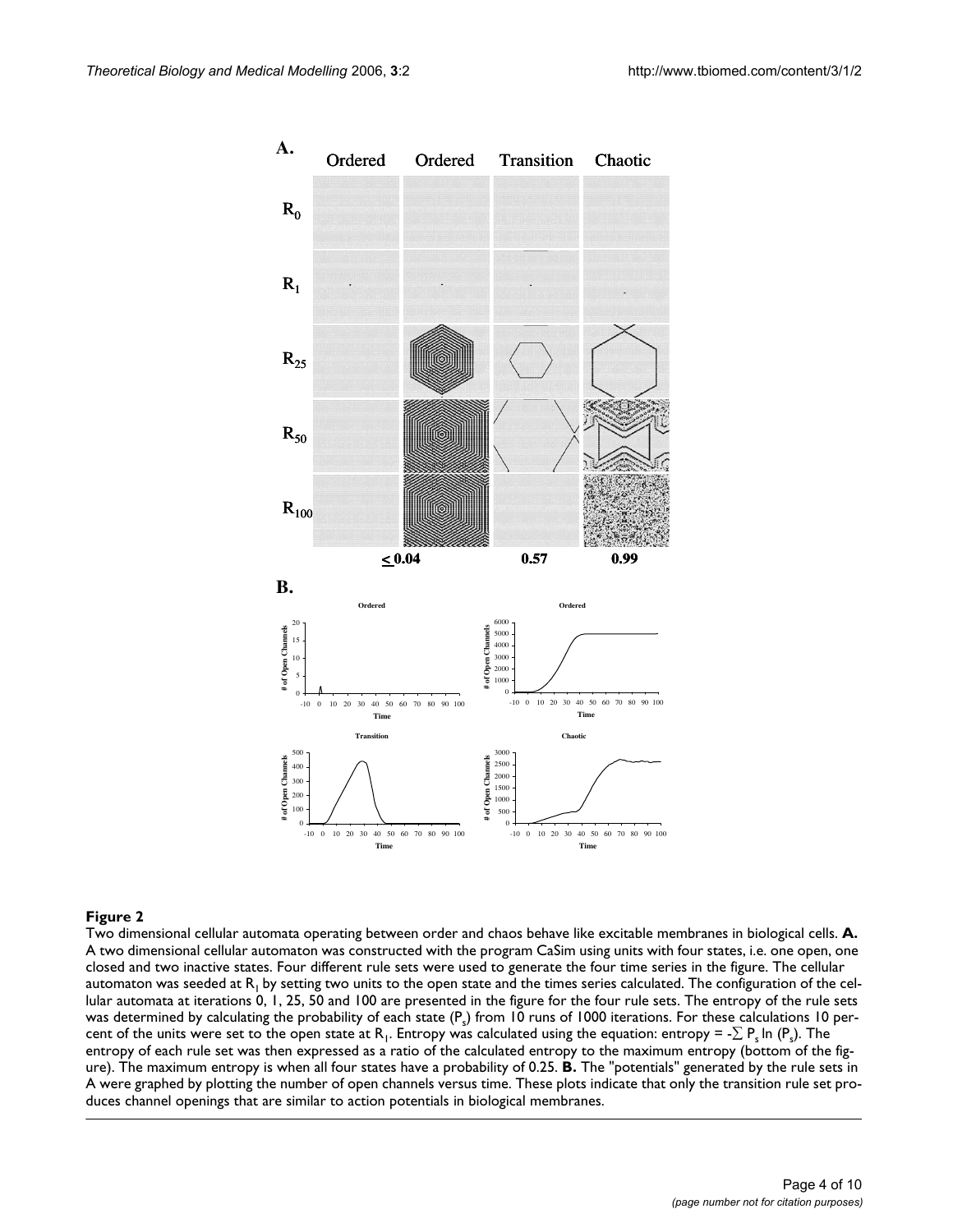

### **Figure 3**

Memory as a function of the number of ion channels. Data was collected from the literature for the open/closed times for single ion channels, the length of potentials evoked in single cells and the length of potentials in groups of cells in brain slices or mollusk ganglia. The logs of the single ion channel and single cell data were graphed versus the number of ion channels. Cells were estimated to have 106 ion channels. The slope of the line defined by these two points was determined and the length of the potentials in the brain slices and mollusk ganglia were plotted onto the graph.

#### *The human cellular automaton*

The findings of Langton indicate that as a cellular automaton is increased in size the duration of memory increases. In the astrocentric hypothesis large numbers of astrocytes are connected through gap junctions [10,17,24-27], which suggests that astrocytes form extensive ion channel cellular automata. To examine the potential memory duration for a human brain sized cellular automaton data was collected from the literature for maximum ion channel open and closed times, duration of potentials evoked in single cells by very brief stimuli and the duration of potentials in brain slices and mollusk ganglia. The recordings in the slices and ganglia used for this analysis represented a large number of cells in the tissue rather than a single cell in the slice or a population response to a single synaptic event. Since data are limited for astrocytes, potentials from all forms of excitable cells were collected. In figure 3 the log maximum length of time reported for single ion channels to transition through an open and closed cycle and the log of the duration of evoked whole cell potentials were plotted versus the number of ion channels. For whole cells the number of ion channels was estimated to be 106. A regression line was fitted to these two sets of data. The duration of potentials from the slices and ganglia were then plotted on this line and the number of ion channels needed to produce these potentials was estimated by extrapolation. These potentials appeared to be generated by  $10<sup>7</sup>$  to  $10<sup>8</sup>$  ion channels. This finding suggests that Langton's relationship of the number of units to length of time that information is stored in cellular

automata holds true for ion channel cellular automata. Note that for convenience there was no attempt to limit the data collected to any one type of ion channel, cell type, or species. The assumption used here is that all biological systems evolved a similar mechanism to process information with ion channels and, as such, their ion channels have similar properties.

To generate an estimate of the total number of ion channels in a human astrocyte cellular automata the number of astrocytes was approximated to be 1013 [28]. With 106 ion channels/cell this suggests 1019 ion channels in a human cellular automaton. Using the estimate of 1019 ion channels in the human cellular automaton the predicted duration of memory was extrapolated from the slope of the line in figure 3. The relationship between memory and the number of ion channels was estimated to be  $t = e^{(2.3 \times 10^{-7} N)}$ . Where t is time and N is the number of ion channels in the system. This calculation yielded a predicted maximum memory for a human sized astrocyte cellular automaton of  $10^{(10^{12})}$  years. Therefore, for all practical purposes, the predicted maximum duration of memory in human cellular automata is infinite. What is most notable about this memory is that it occurs without fixing the information to any physical structure such as a synapse or cell as predicted in Hebb's postulate [29]. The information is stored as a succession of representations, or ion channel configurations, with each individual representation lasting only a short period of time. The configuration of the ion channels is organized by the incoming information and then as this organization dissipates over time the information is lost. In thermodynamic terms the entropy of the system is decreased by the storage of information and, as the calculation presented above indicates, it takes a substantial amount of time for the entropy to return to baseline levels. Admittedly, the estimates for the number of ion channels and the number of astrocytes that make up a single syncytium are crude; however, even if the estimates are off by several orders of magnitude the overall conclusion that the potential duration of memory in a human ion channel cellular automaton is infinite, from a biological frame of reference, remains valid.

Another interesting comparison to be made between the astrocentric hypothesis and the neurocentric hypothesis is that there are  $k^{(10^{19})}$  distinct representations or unique configurations of the ion channels. Using 1012 neurons each possessing  $10<sup>3</sup>$  synapses we can estimate that there are 1015 synapses in a human brain [28] and a potential for  $k^{(10^{15})}$  distinct representations or unique configurations of the synapses. The term k is the number of states that an individual ion channel or synapse can take. These calculations demonstrate that the potential information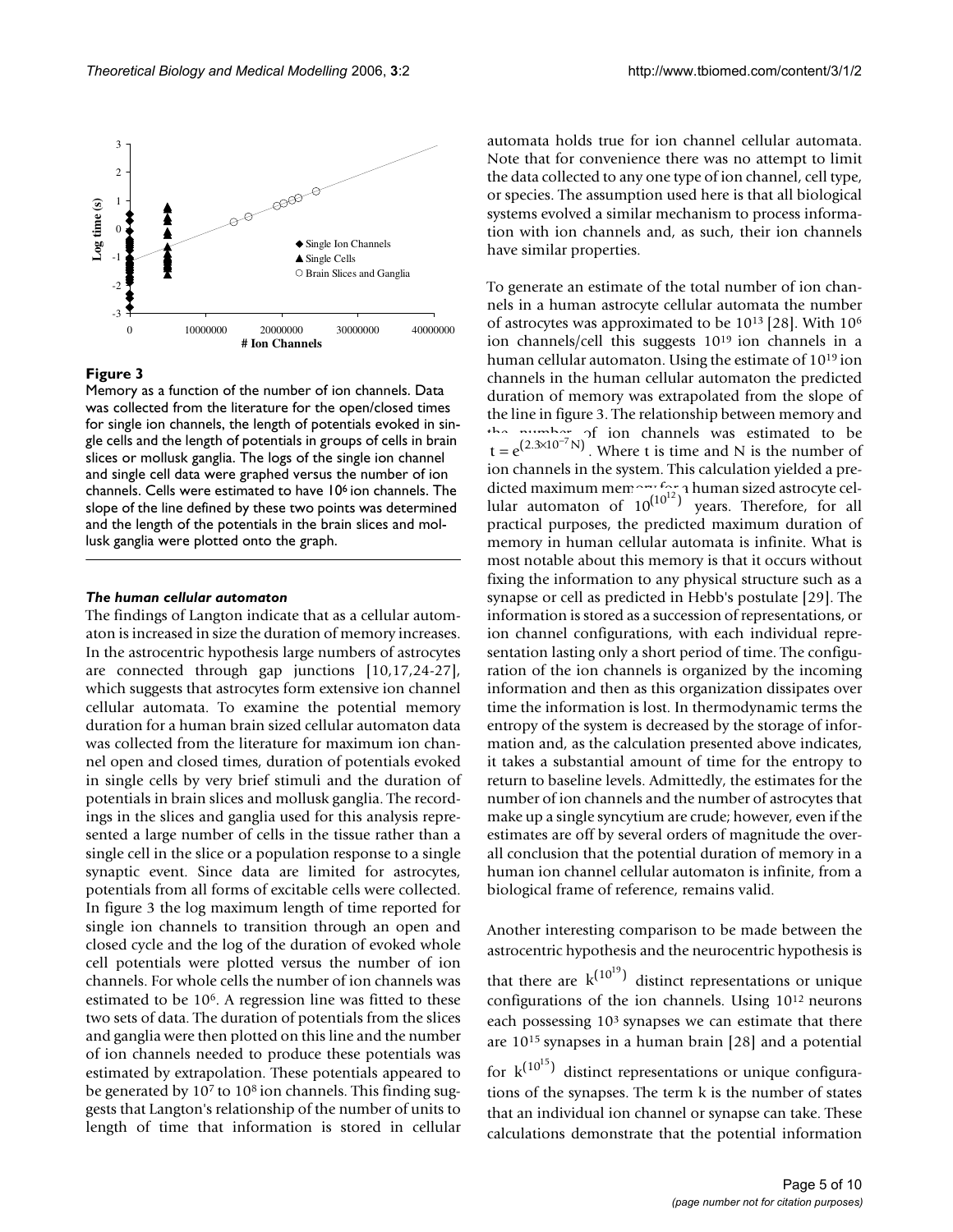processing capacity of the astrocytes using ion channels is many orders of magnitude larger than the capacity of neurons using synapses.

# *Associative memory in cellular automata*

An important component of memory is the ability to associate two or more events. In an ion channel cellular automata this is accomplished by the fact that the series of representations produced by a single event is significantly different from that produced by two events. Figure 4 demonstrates the ability of a cellular automaton to associate information from two events. In the first column a single event produces a series of representations as the automaton progresses. In the second column two events occur simultaneously. The two events produce a series of representations that are distinct from the single event presented in the left column. This indicates that the two events have been associated to produce a unique memory.

Another interesting facet of ion channel cellular automata is that because they are dynamic systems they can readily store temporal differences between events. In the right hand column the two events are separated by ten units of time resulting in a series of representations that differs from either the single event in the left hand column or the two simultaneous events in the middle column. These observations suggest that the proposed astrocyte memory system can associate memories and that temporal information can be stored.

# *Research supporting astrocyte cellular automata as memory systems*

In studies published over forty years ago Hyden demonstrated that glia were critical for memory [30-32]. More recent work using the one-trial aversive learning paradigm in chicks has confirmed Hyden's findings [13,14,33]. In these studies inhibitors of astrocyte function were found to block both short term and intermediate term memory, but, when administered later, had no effect on the long term retention of the learned behavior. During the short and intermediate periods it was demonstrated that ion fluxes in astrocytes are critical [13,33,34] for memory suggesting that the astrocyte ion channels may store information in the chicks for a brief period of time, approximately 60 minutes, while the appropriate rewiring of the neuronal circuitry takes place. It is important to note that this behavioral model involves both memory and learning, while the cellular automata hypothesis presented here is related purely to memory. Memory is the ability of an organism to store information about events in a retrievable format, whereas learning involves a change in behavior or potential behavior. Thus, a consolidated learned behavior, as occurs in the one-trial aversive learning paradigm, is likely to be the result of neuronal rewiring. Furthermore, it does not require the organism to retain any specific memory of the event that precipitated the change in behavior beyond the length of time necessary to produce the rewiring. In this light, the chick in the aversive learning paradigm may actually recall the aversive stimulus for the short and intermediate term memory periods, which require astrocytes, but may not retain any recollection of the event once the aversive behavior has been established. It is enough for the chick to avoid certain objects without remembering why it needs to avoid them. The distinction between memory and learning is important because the two processes are likely mediated by different mechanisms. In the current hypothesis the ion channel cellular automata would be responsible for the specific memory of the event while changes in synaptic strength of the neurons would be responsible for learning and maintaining the new behavior. Astrocyte memory could support learning, but learning does not necessarily support the memory of events.

In addition to proposing that glia were involved in memory, Hyden predicted that mental diseases may involve glia [35] as reported in [34]). In the ion channel cellular automata hypothesis it is critical that the ion channels operate at the junction between order and chaos. Departure from this behavior is predicted to produce pathology. Deviation to the ordered side of the spectrum might produce depressive types of behaviors in the organism and memory deficits while deviation to the chaotic side might produce psychotic or manic types of behaviors that are also associated with memory deficits. Several studies have demonstrated that long term treatment with antidepressant drugs at clinically relevant doses alters protein expression and function in astrocytes [36-41] and long term treatment with lithium ion results in suppression of mRNA for sodium-dependent inositol transporter in astrocytes [34]. The length of treatment required for the change in astrocyte proteins is consistent with the onset of the therapeutic effect of these agents. These studies suggest that these psychoactive agents may adjust the activity of astrocyte ion channel cellular automata toward the order/ chaos border, thus improving the function of the memory system. Therefore, a number of studies, spanning over forty years, indicate that astrocytes are important for memory and possibly for the therapeutic effect of psychoactive drugs, which is consistent with the astrocyte ion channel cellular automata hypothesis.

# **Conclusion**

In this study the hypothesis that astrocytes could store information in the central nervous system was considered. Based on the similarity of membrane ion channels to mathematical models known as cellular automata it seems reasonable to conclude that ion channels in astrocytes could store information for significant periods of time. This storage system does not rely on physically fix-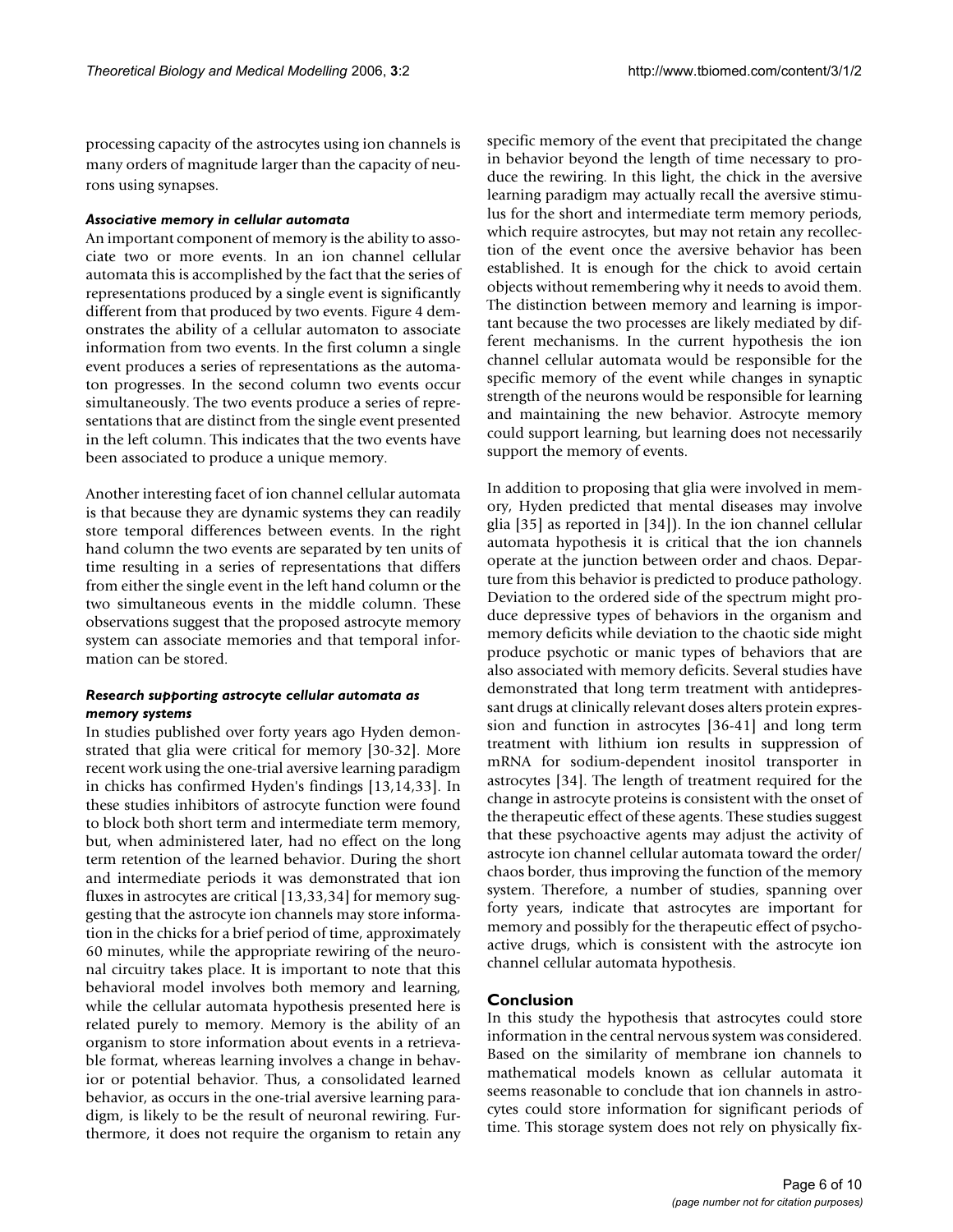

# **Figure 4**

Associative memory in cellular automata. A cellular automaton operating at the transition between order and chaos was setup as described in figure 2 using the program CaSim. Three different stimuli were used. Iterations 1, 14 and 25 are presented in the figure. In the left column the cellular automaton was seeded by setting one unit to the open state at  $R_1$  (Single Event). In the center column two units were seeded at  $R_1$  (Two Events). In the right hand column the cellular automaton was seeded by setting one unit to the open state at  $R_1$  and a separate unit to the open state at  $R_{10}$  (Two Events Temporally Separated). Note that each time series generates a different pattern of channel openings (representations) indicating that the two events in the second and third columns have produced unique memories by associating the events. Also note that the difference in representations produced by the automaton in the second and third columns indicates that the cellular automaton stores temporal information about the events. Therefore it is concluded that a two dimensional ion channel cellular automata is capable of associative memory.

ing information to any structure such as a synapse; rather information is stored by organizing the activity of the ion channels. If this concept is correct it suggests that neurons may use astrocytes as a dynamic information sink. In theory, this information would remain readily available to the neurons for extended periods of time. Furthermore, this hypothesis indicates that to store information for significant periods of time the ion channels in the astrocyte syncytium must be in electrical contact with each other. This function could be served by the astrocytes' gap junc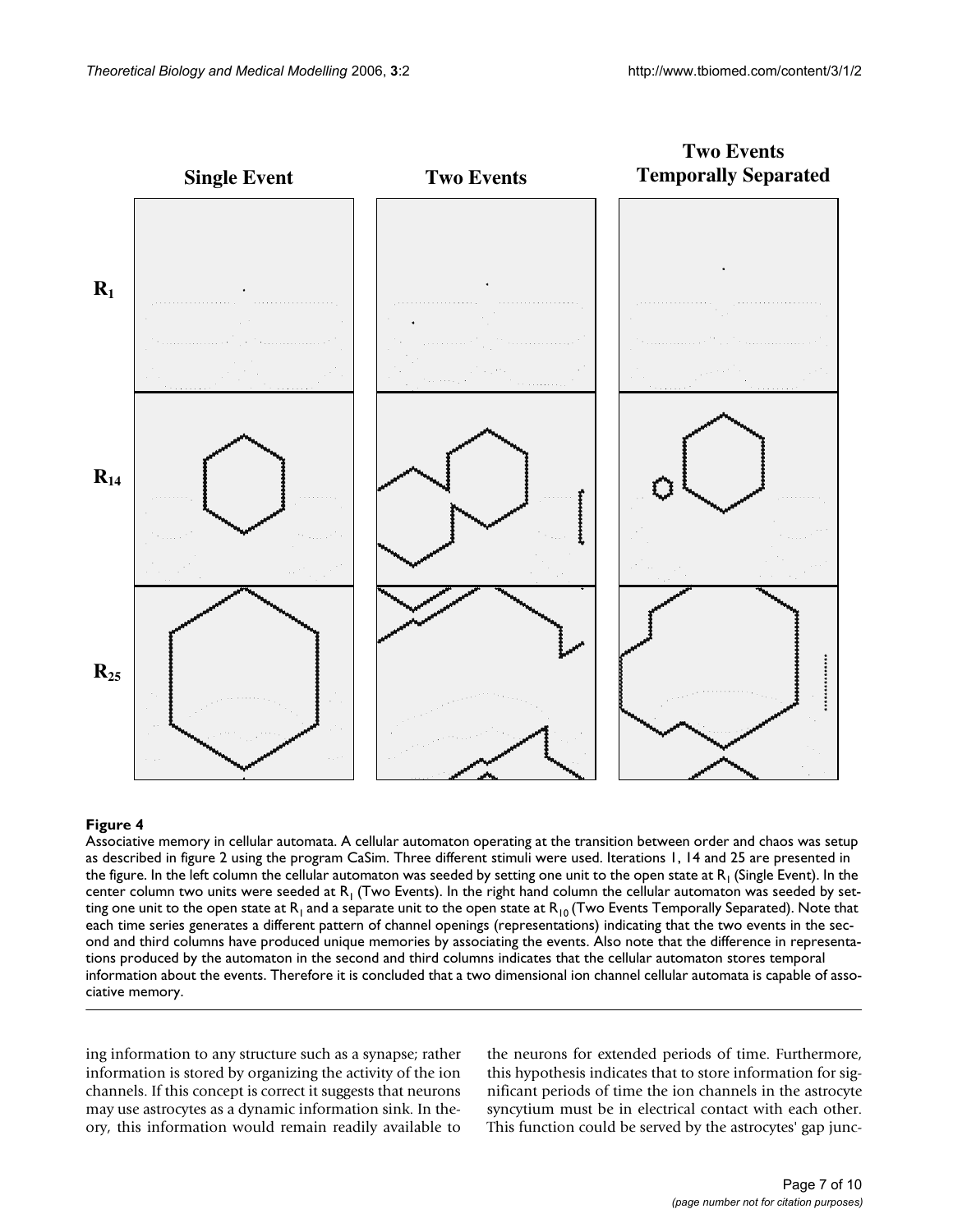tions. Thus, we can predict that agents that selectively block astrocyte gap junctions should disrupt memory. Clearly, further work is needed to verify this theoretical framework for memory in nervous systems.

#### **Methods**

#### *One dimensional cellular automaton*

A 16 unit one dimensional cellular automaton was set up with each unit having 2 states. The rule used for this automaton was Wolfram's rule number 232 [20,21]. In this rule each unit is updated by averaging the states of the unit with its two nearest neighbors and then rounding to the nearest integer. The time series for this cellular automaton was calculated by hand.

#### *Two dimensional cellular automata*

To examine the effects of different rule sets on 2 dimensional cellular automata the program CaSim [42] was used. A matrix of  $100 \times 100$  units with a Moore neighborhood (eight neighbors) was set up with various rules. Each unit had 4 states. The entropy of the different rule sets was calculated using the equation entropy =  $-\sum P_e \ln(P_e)$ , where  $P_s$  is the probability of a unit occupying a particular state. The probabilities of the different states were determined from 10 runs of 1000 iterations for each cellular automaton. For these calculations the cellular automaton was seeded for each run by randomly setting ten percent of the units to the open state. The maximum entropy was calculated using the probability of 0.25 for each of the four states. The ratio of the calculated entropy of the rule set to the maximum possible entropy was used as an indicator of the chaotic nature of the system. Thus an entropy ratio of 0 is a completely ordered rule set and a ratio of 1 is a completely chaotic rule set.

For the examples presented in the figures the cellular automata where seeded with either 1 or 2 units set to the open state.

#### *Duration of memory versus the number of ion channels*

To calculate the relationship between the number of ion channels in a system and the duration of information storage by the ion channels data was collected from published sources. The maximum open and closed times for various ion channels were obtained [43-54] and the open to closed cycle was used as the duration of memory in single ion channels. Similarly, potentials recorded in single cells were obtained [55-62] and used as an indication of the activity of multiple ion channels in concert. The log of the values for the duration of the responses in the ion channels and cells were plotted versus the number of ion channels. The number of ion channels in the cells was estimated to be 106. A line was then fitted to the two points and the log of the duration of potentials in slices and ganglia [63-71] were plotted on the line.

#### **Competing interests**

The author(s) declare that they have no competing interests.

#### **Acknowledgements**

This work was supported by the University of Florida College of Dentistry and the McKnight Brain Institute.

#### **References**

- 1. Araque A, Carmignoto G, Haydon PG: **[Dynamic signaling](http://www.ncbi.nlm.nih.gov/entrez/query.fcgi?cmd=Retrieve&db=PubMed&dopt=Abstract&list_uids=11181976) [between astrocytes and neurons.](http://www.ncbi.nlm.nih.gov/entrez/query.fcgi?cmd=Retrieve&db=PubMed&dopt=Abstract&list_uids=11181976)** *Annu Rev Physiol* 2001, **63:**795-813.
- 2. Araque A, Martin ED, Perea G, Arellano JI, Buno W: **[Synaptically](http://www.ncbi.nlm.nih.gov/entrez/query.fcgi?cmd=Retrieve&db=PubMed&dopt=Abstract&list_uids=11923408) [released acetylcholine evokes Ca2+ elevations in astrocytes](http://www.ncbi.nlm.nih.gov/entrez/query.fcgi?cmd=Retrieve&db=PubMed&dopt=Abstract&list_uids=11923408) [in hippocampal slices.](http://www.ncbi.nlm.nih.gov/entrez/query.fcgi?cmd=Retrieve&db=PubMed&dopt=Abstract&list_uids=11923408)** *J Neurosci* 2002, **22:**2443-2450.
- 3. Carmignoto G: **[Astrocyte-neurone crosstalk: variants of the](http://www.ncbi.nlm.nih.gov/entrez/query.fcgi?cmd=Retrieve&db=PubMed&dopt=Abstract&list_uids=11203390) [same language?](http://www.ncbi.nlm.nih.gov/entrez/query.fcgi?cmd=Retrieve&db=PubMed&dopt=Abstract&list_uids=11203390)** *Trends Pharmacol Sci* 2000, **21:**373-375.
- 4. Carmignoto G: **[Reciprocal communication systems between](http://www.ncbi.nlm.nih.gov/entrez/query.fcgi?cmd=Retrieve&db=PubMed&dopt=Abstract&list_uids=10880851) [astrocytes and neurones.](http://www.ncbi.nlm.nih.gov/entrez/query.fcgi?cmd=Retrieve&db=PubMed&dopt=Abstract&list_uids=10880851)** *Prog Neurobiol* 2000, **62:**561-581.
- 5. Chiu SY, Kriegler S: **[Neurotransmitter-Mediated Signaling](http://www.ncbi.nlm.nih.gov/entrez/query.fcgi?cmd=Retrieve&db=PubMed&dopt=Abstract&list_uids=7927647) [Between Axons and Glial-Cells.](http://www.ncbi.nlm.nih.gov/entrez/query.fcgi?cmd=Retrieve&db=PubMed&dopt=Abstract&list_uids=7927647)** *Glia* 1994, **11:**191-200.
- 6. Murphy TH, Blatter LA, Wier WG, Baraban JM: **[Rapid communica](http://www.ncbi.nlm.nih.gov/entrez/query.fcgi?cmd=Retrieve&db=PubMed&dopt=Abstract&list_uids=8501531)[tion between neurons and astrocytes in primary cortical cul](http://www.ncbi.nlm.nih.gov/entrez/query.fcgi?cmd=Retrieve&db=PubMed&dopt=Abstract&list_uids=8501531)[tures.](http://www.ncbi.nlm.nih.gov/entrez/query.fcgi?cmd=Retrieve&db=PubMed&dopt=Abstract&list_uids=8501531)** *J Neurosci* 1993, **13:**2672-2679.
- 7. Perea G, Araque A: **[Properties of synaptically evoked astrocyte](http://www.ncbi.nlm.nih.gov/entrez/query.fcgi?cmd=Retrieve&db=PubMed&dopt=Abstract&list_uids=15745945) [calcium signal reveal synaptic information processing by](http://www.ncbi.nlm.nih.gov/entrez/query.fcgi?cmd=Retrieve&db=PubMed&dopt=Abstract&list_uids=15745945) [astrocytes.](http://www.ncbi.nlm.nih.gov/entrez/query.fcgi?cmd=Retrieve&db=PubMed&dopt=Abstract&list_uids=15745945)** *J Neurosci* 2005, **25:**2192-2203.
- 8. Zonta M, Angulo MC, Gobbo S, Rosengarten B, Hossmann KA, Pozzan T, Carmignoto G: **[Neuron-to-astrocyte signaling is central](http://www.ncbi.nlm.nih.gov/entrez/query.fcgi?cmd=Retrieve&db=PubMed&dopt=Abstract&list_uids=12469126) [to the dynamic control of brain microcirculation.](http://www.ncbi.nlm.nih.gov/entrez/query.fcgi?cmd=Retrieve&db=PubMed&dopt=Abstract&list_uids=12469126)** *Nat Neurosci* 2003, **6:**43-50.
- 9. Zonta M, Carmignoto G: **[Calcium oscillations encoding neuron](http://www.ncbi.nlm.nih.gov/entrez/query.fcgi?cmd=Retrieve&db=PubMed&dopt=Abstract&list_uids=12445896)[to-astrocyte communication.](http://www.ncbi.nlm.nih.gov/entrez/query.fcgi?cmd=Retrieve&db=PubMed&dopt=Abstract&list_uids=12445896)** *J Physiol Paris* 2002, **96:**193-198.
- 10. Spataro LE, Sloane EM, Milligan ED, Wieseler-Frank J, Schoeniger D, Jekich BM, Barrientos RM, Maier SF, Watkins LR: **[Spinal gap junc](http://www.ncbi.nlm.nih.gov/entrez/query.fcgi?cmd=Retrieve&db=PubMed&dopt=Abstract&list_uids=15501197)[tions: potential involvement in pain facilitation.](http://www.ncbi.nlm.nih.gov/entrez/query.fcgi?cmd=Retrieve&db=PubMed&dopt=Abstract&list_uids=15501197)** *J Pain* 2004, **5:**392-405.
- 11. Colburn RW, Rickman AJ, Deleo JA: **[The effect of site and type of](http://www.ncbi.nlm.nih.gov/entrez/query.fcgi?cmd=Retrieve&db=PubMed&dopt=Abstract&list_uids=10364441) [nerve injury on spinal glial activation and neuropathic pain](http://www.ncbi.nlm.nih.gov/entrez/query.fcgi?cmd=Retrieve&db=PubMed&dopt=Abstract&list_uids=10364441) [behavior.](http://www.ncbi.nlm.nih.gov/entrez/query.fcgi?cmd=Retrieve&db=PubMed&dopt=Abstract&list_uids=10364441)** *Exp Neurol* 1999, **157:**289-304.
- 12. Colburn RW, Deleo JA, Rickman AJ, Yeager MP, Kwon P, Hickey WF: **[Dissociation of microglial activation and neuropathic pain](http://www.ncbi.nlm.nih.gov/entrez/query.fcgi?cmd=Retrieve&db=PubMed&dopt=Abstract&list_uids=9394789) [behaviors following peripheral nerve injury in the rat.](http://www.ncbi.nlm.nih.gov/entrez/query.fcgi?cmd=Retrieve&db=PubMed&dopt=Abstract&list_uids=9394789)** *J Neuroimmunol* 1997, **79:**163-175.
- 13. Hertz L, Gibbs ME, O'Dowd BS, Sedman GL, Robinson SR, Sykova E, Hajek I, Hertz E, Peng L, Huang R, Ng KT: **[Astrocyte-neuron inter](http://www.ncbi.nlm.nih.gov/entrez/query.fcgi?cmd=Retrieve&db=PubMed&dopt=Abstract&list_uids=8880738)[action during one-trial aversive learning in the neonate](http://www.ncbi.nlm.nih.gov/entrez/query.fcgi?cmd=Retrieve&db=PubMed&dopt=Abstract&list_uids=8880738) [chick.](http://www.ncbi.nlm.nih.gov/entrez/query.fcgi?cmd=Retrieve&db=PubMed&dopt=Abstract&list_uids=8880738)** *Neurosci Biobehav Rev* 1996, **20:**537-551.
- 14. Ng KT, O'Dowd BS, Rickard NS, Robinson SR, Gibbs ME, Rainey C, Zhao WQ, Sedman GL, Hertz L: **[Complex roles of glutamate in](http://www.ncbi.nlm.nih.gov/entrez/query.fcgi?cmd=Retrieve&db=PubMed&dopt=Abstract&list_uids=8994208) [the Gibbs-Ng model of one-trial aversive learning in the new](http://www.ncbi.nlm.nih.gov/entrez/query.fcgi?cmd=Retrieve&db=PubMed&dopt=Abstract&list_uids=8994208)[born chick.](http://www.ncbi.nlm.nih.gov/entrez/query.fcgi?cmd=Retrieve&db=PubMed&dopt=Abstract&list_uids=8994208)** *Neurosci Biobehav Rev* 1997, **21:**45-54.
- 15. Mantz J, Cordier J, Giaume C: **[Effects of general anesthetics on](http://www.ncbi.nlm.nih.gov/entrez/query.fcgi?cmd=Retrieve&db=PubMed&dopt=Abstract&list_uids=7683851) [intercellular communications mediated by gap junctions](http://www.ncbi.nlm.nih.gov/entrez/query.fcgi?cmd=Retrieve&db=PubMed&dopt=Abstract&list_uids=7683851) [between astrocytes in primary culture.](http://www.ncbi.nlm.nih.gov/entrez/query.fcgi?cmd=Retrieve&db=PubMed&dopt=Abstract&list_uids=7683851)** *Anesthesiology* 1993, **78:**892-901.
- 16. Wentlandt K, Carlen PL, Kushnir M, Naus CC, El Beheiry H: **[General](http://www.ncbi.nlm.nih.gov/entrez/query.fcgi?cmd=Retrieve&db=PubMed&dopt=Abstract&list_uids=15971264) [anesthetics attenuate gap junction coupling in P19 cell line.](http://www.ncbi.nlm.nih.gov/entrez/query.fcgi?cmd=Retrieve&db=PubMed&dopt=Abstract&list_uids=15971264)** *J Neurosci Res* 2005, **81:**746-752.
- 17. Robertson JM: **[The Astrocentric Hypothesis: proposed role of](http://www.ncbi.nlm.nih.gov/entrez/query.fcgi?cmd=Retrieve&db=PubMed&dopt=Abstract&list_uids=12445903) [astrocytes in consciousness and memory formation.](http://www.ncbi.nlm.nih.gov/entrez/query.fcgi?cmd=Retrieve&db=PubMed&dopt=Abstract&list_uids=12445903)** *J Physiol Paris* 2002, **96:**251-255.
- 18. Ulam SM: **[How to formulate mathematically problems of rate](http://www.ncbi.nlm.nih.gov/entrez/query.fcgi?cmd=Retrieve&db=PubMed&dopt=Abstract&list_uids=6051128) [of evolution?](http://www.ncbi.nlm.nih.gov/entrez/query.fcgi?cmd=Retrieve&db=PubMed&dopt=Abstract&list_uids=6051128)** *Wistar Inst Symp Monogr* 1967, **5:**21-33.
- 19. Von Neumann J, Burks AW: *Theory of self-reproducing automata* Urbana, University of Illinois Press; 1966.
- 20. Wolfram S: **Cellular Automata.** *Los Alamos Science* 1983, **9:**2-21 [[http://www.stephenwolfram.com/publications/articles/general/83](http://www.stephenwolfram.com/publications/articles/general/83-cellular/index.html) [cellular/index.html](http://www.stephenwolfram.com/publications/articles/general/83-cellular/index.html)].
- 21. Wolfram S: **Universality and Complexity in Cellular Automata.** *Physica D* 1984, **10:**1-35 [\[http://www.stephenwolfram.com/pub](http://www.stephenwolfram.com/publications/articles/ca/84-universality/index.html) [lications/articles/ca/84-universality/index.html](http://www.stephenwolfram.com/publications/articles/ca/84-universality/index.html)].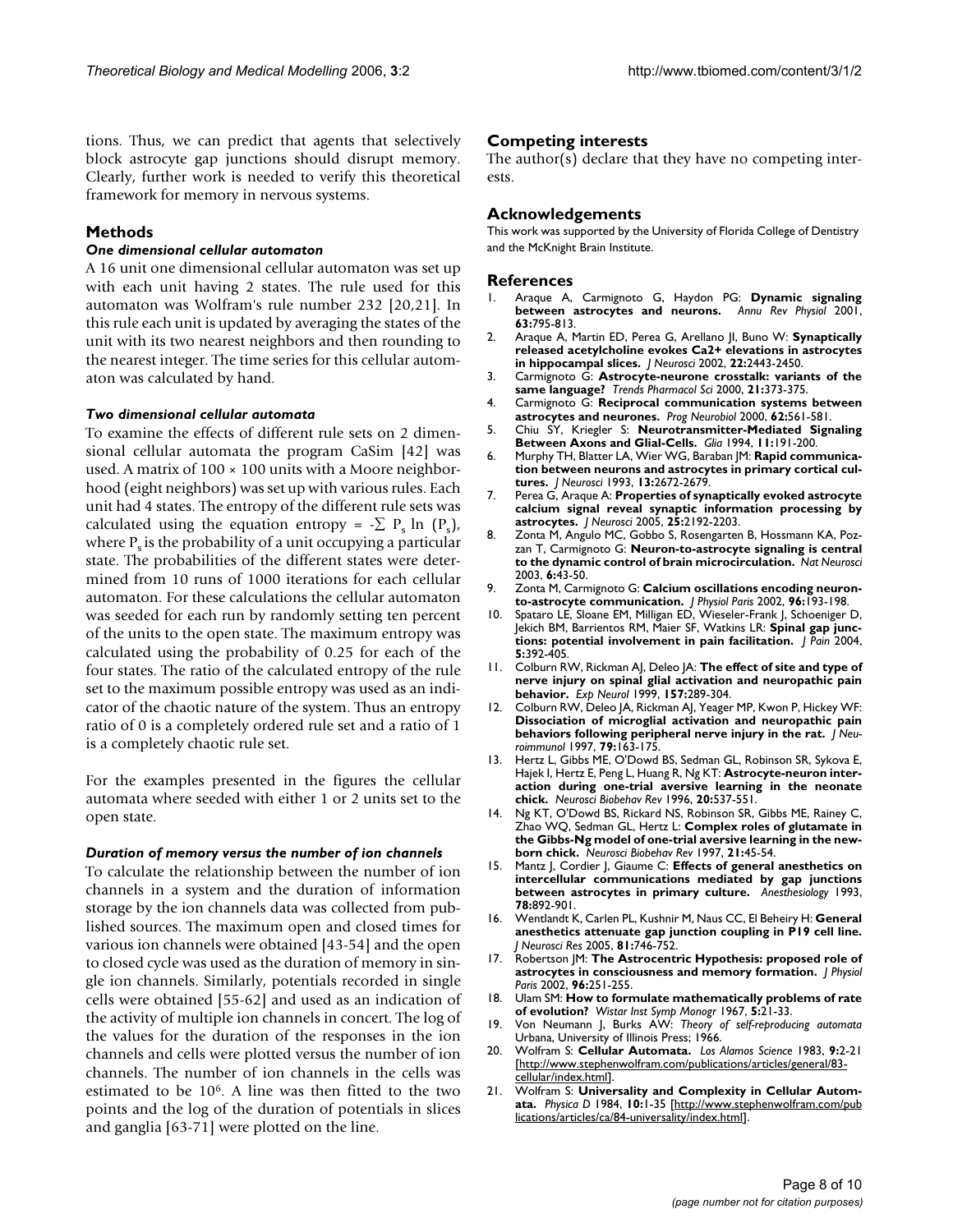- 22. Perrier JY, Sipper M, Zahnd J: **Toward a viable, self-reproducing universal computer.** *Physica D* 1996, **97:**335-352.
- 23. Langton CG: **Computation at the Edge of Chaos Phase-Transitions and Emergent Computation.** *Physica D* 1990, **42:**12-37.
- 24. Dere E, Souza-Silva MA, Frisch C, Teubner B, Sohl G, Willecke K, Huston JP: **[Connexin30-deficient mice show increased emo](http://www.ncbi.nlm.nih.gov/entrez/query.fcgi?cmd=Retrieve&db=PubMed&dopt=Abstract&list_uids=12911759)[tionality and decreased rearing activity in the open-field](http://www.ncbi.nlm.nih.gov/entrez/query.fcgi?cmd=Retrieve&db=PubMed&dopt=Abstract&list_uids=12911759) [along with neurochemical changes.](http://www.ncbi.nlm.nih.gov/entrez/query.fcgi?cmd=Retrieve&db=PubMed&dopt=Abstract&list_uids=12911759)** *Eur J Neurosci* 2003, **18:**629-638.
- 25. Frisch C, Souza-Silva MA, Sohl G, Guldenagel M, Willecke K, Huston JP, Dere E: **[Stimulus complexity dependent memory impair](http://www.ncbi.nlm.nih.gov/entrez/query.fcgi?cmd=Retrieve&db=PubMed&dopt=Abstract&list_uids=15617784)[ment and changes in motor performance after deletion of](http://www.ncbi.nlm.nih.gov/entrez/query.fcgi?cmd=Retrieve&db=PubMed&dopt=Abstract&list_uids=15617784) [the neuronal gap junction protein connexin36 in mice.](http://www.ncbi.nlm.nih.gov/entrez/query.fcgi?cmd=Retrieve&db=PubMed&dopt=Abstract&list_uids=15617784)** *Behav Brain Res* 2005, **157:**177-185.
- 26. Frisch C, Theis M, Souza Silva MA, Dere E, Sohl G, Teubner B, Namestkova K, Willecke K, Huston JP: **[Mice with astrocyte](http://www.ncbi.nlm.nih.gov/entrez/query.fcgi?cmd=Retrieve&db=PubMed&dopt=Abstract&list_uids=14622192)directed inactivation of connexin43 exhibit increased explor[atory behaviour, impaired motor capacities, and changes in](http://www.ncbi.nlm.nih.gov/entrez/query.fcgi?cmd=Retrieve&db=PubMed&dopt=Abstract&list_uids=14622192) [brain acetylcholine levels.](http://www.ncbi.nlm.nih.gov/entrez/query.fcgi?cmd=Retrieve&db=PubMed&dopt=Abstract&list_uids=14622192)** *Eur J Neurosci* 2003, **18:**2313-2318.
- 27. Rose CR, Ransom BR: **[Gap junctions equalize intracellular Na+](http://www.ncbi.nlm.nih.gov/entrez/query.fcgi?cmd=Retrieve&db=PubMed&dopt=Abstract&list_uids=9262234) [concentration in astrocytes.](http://www.ncbi.nlm.nih.gov/entrez/query.fcgi?cmd=Retrieve&db=PubMed&dopt=Abstract&list_uids=9262234)** *Glia* 1997, **20:**299-307.
- 28. Kandel ER, Schwartz JH, Jessell TM: *Principles of Neural Science* 4th edition. New York, McGraw-Hill inc; 2000:180-182.
- 29. Hebb D: *The organisation of behaviour : A neuropsychological theory.* New York, Wiley; 1949.
- 30. Hyden H: **[A functional relationship between oligodendroglia](http://www.ncbi.nlm.nih.gov/entrez/query.fcgi?cmd=Retrieve&db=PubMed&dopt=Abstract&list_uids=14405714) [and the nerve cell.](http://www.ncbi.nlm.nih.gov/entrez/query.fcgi?cmd=Retrieve&db=PubMed&dopt=Abstract&list_uids=14405714)** *Acta Morphol Neerl Scand* 1960, **3:**170-178.
- 31. Hyden H, Egyhazi E: **[Nuclear RNA changes of nerve cells during](http://www.ncbi.nlm.nih.gov/entrez/query.fcgi?cmd=Retrieve&db=PubMed&dopt=Abstract&list_uids=14450327) [a learning experiment in rats.](http://www.ncbi.nlm.nih.gov/entrez/query.fcgi?cmd=Retrieve&db=PubMed&dopt=Abstract&list_uids=14450327)** *Proc Natl Acad Sci U S A* 1962, **48:**1366-1373.
- 32. Hyden H, Egyhazi E: **Glial Rna Changes During A Learning Experiment in Rats.** *Proceedings of the National Academy of Sciences of the United States of America* 1963, **49:**618-&.
- 33. Ng KT, Gibbs ME, Gibbs CL, Sedman G, Sykova E, Svoboda J, Jendolova P, O'Dowd B, Rickard N, Crowe SF: **[Ion involvement in](http://www.ncbi.nlm.nih.gov/entrez/query.fcgi?cmd=Retrieve&db=PubMed&dopt=Abstract&list_uids=1283788) [memory formation: the potential role of astrocytes.](http://www.ncbi.nlm.nih.gov/entrez/query.fcgi?cmd=Retrieve&db=PubMed&dopt=Abstract&list_uids=1283788)** *Prog Brain Res* 1992, **94:**109-115.
- 34. Hertz L, Hansson E, Ronnback L: **[Signaling and gene expression](http://www.ncbi.nlm.nih.gov/entrez/query.fcgi?cmd=Retrieve&db=PubMed&dopt=Abstract&list_uids=11434981) [in the neuron-glia unit during brain function and dysfunction:](http://www.ncbi.nlm.nih.gov/entrez/query.fcgi?cmd=Retrieve&db=PubMed&dopt=Abstract&list_uids=11434981) [Holger Hyden in memoriam.](http://www.ncbi.nlm.nih.gov/entrez/query.fcgi?cmd=Retrieve&db=PubMed&dopt=Abstract&list_uids=11434981)** *Neurochem Int* 2001, **39:**227-252.
- 35. Hyden H: *A two-cell collaboration responsible for brain activity* Gèoteborg, Distr.: Almqvist & Wiksell, Stockholm; 1960.
- 36. Hertz L, Richardson JS: **[Acute and chronic effects of antidepres](http://www.ncbi.nlm.nih.gov/entrez/query.fcgi?cmd=Retrieve&db=PubMed&dopt=Abstract&list_uids=6302296)sant drugs on beta-adrenergic function in astrocytes in pri[mary cultures: an indication of glial involvement in affective](http://www.ncbi.nlm.nih.gov/entrez/query.fcgi?cmd=Retrieve&db=PubMed&dopt=Abstract&list_uids=6302296) [disorders?](http://www.ncbi.nlm.nih.gov/entrez/query.fcgi?cmd=Retrieve&db=PubMed&dopt=Abstract&list_uids=6302296)** *J Neurosci Res* 1983, **9:**173-182.
- 37. Hertz L, Richardson JS, Mukerji S: **[Doxepin, a tricyclic antidepres](http://www.ncbi.nlm.nih.gov/entrez/query.fcgi?cmd=Retrieve&db=PubMed&dopt=Abstract&list_uids=6263430)sant, binds to normal, intact astroglial cells in cultures and [inhibits the isoproterenol-induced increase in cyclic AMP](http://www.ncbi.nlm.nih.gov/entrez/query.fcgi?cmd=Retrieve&db=PubMed&dopt=Abstract&list_uids=6263430) [production.](http://www.ncbi.nlm.nih.gov/entrez/query.fcgi?cmd=Retrieve&db=PubMed&dopt=Abstract&list_uids=6263430)** *Can J Physiol Pharmacol* 1980, **58:**1515-1519.
- 38. Richardson JS, Hertz L: **[The effects of antidepressant drugs on](http://www.ncbi.nlm.nih.gov/entrez/query.fcgi?cmd=Retrieve&db=PubMed&dopt=Abstract&list_uids=6320303) [adenylyl cyclase linked beta adrenergic binding sites on](http://www.ncbi.nlm.nih.gov/entrez/query.fcgi?cmd=Retrieve&db=PubMed&dopt=Abstract&list_uids=6320303) [mouse astrocytes in primary cultures.](http://www.ncbi.nlm.nih.gov/entrez/query.fcgi?cmd=Retrieve&db=PubMed&dopt=Abstract&list_uids=6320303)** *Prog Neuropsychopharmacol Biol Psychiatry* 1983, **7:**675-680.
- 39. Richelson E: **[The use of cultured cells in the study of mood](http://www.ncbi.nlm.nih.gov/entrez/query.fcgi?cmd=Retrieve&db=PubMed&dopt=Abstract&list_uids=2179933)[normalizing drugs.](http://www.ncbi.nlm.nih.gov/entrez/query.fcgi?cmd=Retrieve&db=PubMed&dopt=Abstract&list_uids=2179933)** *Pharmacol Toxicol* 1990, **66 Suppl 3:**69-75.
- 40. Sapena R, Morin D, Zini R, Morin C, Tillement JP: **[Desipramine](http://www.ncbi.nlm.nih.gov/entrez/query.fcgi?cmd=Retrieve&db=PubMed&dopt=Abstract&list_uids=8741184) [treatment differently down-regulates beta-adrenoceptors of](http://www.ncbi.nlm.nih.gov/entrez/query.fcgi?cmd=Retrieve&db=PubMed&dopt=Abstract&list_uids=8741184) [freshly isolated neurons and astrocytes.](http://www.ncbi.nlm.nih.gov/entrez/query.fcgi?cmd=Retrieve&db=PubMed&dopt=Abstract&list_uids=8741184)** *Eur J Pharmacol* 1996, **300:**159-162.
- 41. Mercier G, Lennon AM, Renouf B, Dessouroux A, Ramauge M, Courtin F, Pierre M: **[MAP kinase activation by fluoxetine and its](http://www.ncbi.nlm.nih.gov/entrez/query.fcgi?cmd=Retrieve&db=PubMed&dopt=Abstract&list_uids=15456934) [relation to gene expression in cultured rat astrocytes.](http://www.ncbi.nlm.nih.gov/entrez/query.fcgi?cmd=Retrieve&db=PubMed&dopt=Abstract&list_uids=15456934)** *J Mol Neurosci* 2004, **24:**207-216.
- 42. Freiwald U, Weimar JR: **The Java based cellular automata simulation system - JCASim.** *Future Generation Computer Systems* 2002, **18:**995-1004.
- 43. Wang ZF, Shi YL: **[Modulation of inward rectifier potassium](http://www.ncbi.nlm.nih.gov/entrez/query.fcgi?cmd=Retrieve&db=PubMed&dopt=Abstract&list_uids=11448512) [channel by toosendanin, a presynaptic blocker.](http://www.ncbi.nlm.nih.gov/entrez/query.fcgi?cmd=Retrieve&db=PubMed&dopt=Abstract&list_uids=11448512)** *Neuroscience Research* 2001, **40:**211-215.
- 44. Carabelli V, Hernandez-Guijo JM, Baldelli P, Carbone E: **Direct autocrine inhibition and cAMP-dependent potentiation of single L-type Ca2+ channels in bovine chromaffin cells.** *Journal of Physiology-London* 2001, **532:**73-90.
- 45. Franciolini F, Hogg R, Catacuzzeno L, Petris A, Trequattrini C, Adams DJ: **[Large-conductance calcium-activated potassium chan-](http://www.ncbi.nlm.nih.gov/entrez/query.fcgi?cmd=Retrieve&db=PubMed&dopt=Abstract&list_uids=11294244)**

**[nels in neonatal rat intracardiac ganglion neurons.](http://www.ncbi.nlm.nih.gov/entrez/query.fcgi?cmd=Retrieve&db=PubMed&dopt=Abstract&list_uids=11294244)** *Pflugers Archiv-European Journal of Physiology* 2001, **441:**629-638.

- 46. Wu SN, Li HF, Chiang HT: **[Vinpocetine-induced stimulation of](http://www.ncbi.nlm.nih.gov/entrez/query.fcgi?cmd=Retrieve&db=PubMed&dopt=Abstract&list_uids=11274974) [calcium-activated potassium currents in rat pituitary GH\(3\)](http://www.ncbi.nlm.nih.gov/entrez/query.fcgi?cmd=Retrieve&db=PubMed&dopt=Abstract&list_uids=11274974) [cells.](http://www.ncbi.nlm.nih.gov/entrez/query.fcgi?cmd=Retrieve&db=PubMed&dopt=Abstract&list_uids=11274974)** *Biochemical Pharmacology* 2001, **61:**877-892.
- 47. Niisato N, Marunaka Y: **[Blocking action of cytochalasin D on](http://www.ncbi.nlm.nih.gov/entrez/query.fcgi?cmd=Retrieve&db=PubMed&dopt=Abstract&list_uids=11266662) [protein kinase A stimulation of a stretch-activated cation](http://www.ncbi.nlm.nih.gov/entrez/query.fcgi?cmd=Retrieve&db=PubMed&dopt=Abstract&list_uids=11266662) [channel in renal epithelial A6 cells.](http://www.ncbi.nlm.nih.gov/entrez/query.fcgi?cmd=Retrieve&db=PubMed&dopt=Abstract&list_uids=11266662)** *Biochemical Pharmacology* 2001, **61:**761-765.
- 48. Catacuzzeno L, Pisconti DA, Harper AA, Petris A, Franciolini F: **[Characterization of the large-conductance Ca-activated K](http://www.ncbi.nlm.nih.gov/entrez/query.fcgi?cmd=Retrieve&db=PubMed&dopt=Abstract&list_uids=11211105) [channel in myocytes of rat saphenous artery.](http://www.ncbi.nlm.nih.gov/entrez/query.fcgi?cmd=Retrieve&db=PubMed&dopt=Abstract&list_uids=11211105)** *Pflugers Archiv-European Journal of Physiology* 2000, **441:**208-218.
- 49. Pellegrini M, Menconi MC, Pellegrino M: **[Stretch-activated cation](http://www.ncbi.nlm.nih.gov/entrez/query.fcgi?cmd=Retrieve&db=PubMed&dopt=Abstract&list_uids=11168557) [channels of leech neurons exhibit two activity modes.](http://www.ncbi.nlm.nih.gov/entrez/query.fcgi?cmd=Retrieve&db=PubMed&dopt=Abstract&list_uids=11168557)** *European Journal of Neuroscience* 2001, **13:**503-511.
- Rodriguez-Contreras A, Yamoah EN: Direct measurement of sin**gle-channel Ca2+ currents in bullfrog hair cells reveals two distinct channel subtypes.** *Journal of Physiology-London* 2001, **534:**669-689.
- 51. Han J, Kim N, Kim E: **Trifluoroacetic acid activates ATP-sensitive K+ channels in rabbit ventricular myocytes.** *Biochemical and Biophysical Research Communications* 2001, **285:**1136-1142.
- 52. Iftinca M, Waldron GJ, Triggle CR, Cole WC: **State-dependent block of rabbit vascular smooth muscle delayed rectifier and Kv1.5 channels by inhibitors of cytochrome P450-dependent enzymes.** *Journal of Pharmacology and Experimental Therapeutics* 2001, **298:**718-728.
- 53. Zhou Z, Hu S, Hwang TC: **Voltage-dependent flickery block of an open cystic fibrosis transmembrane conductance regulator (CFTR) channel pore.** *Journal of Physiology-London* 2001, **532:**435-448.
- 54. Wong AYC, Burnstock G, Gibb AJ: **Single channel properties of P2X ATP receptors in outside-out patches from rat hippocampal granule cells.** *Journal of Physiology-London* 2000, **527:**529-547.
- 55. Baufreton J, Garret M, Dovero S, Dufy B, Bioulac B, Taupignon A: **Activation of GABA(A) receptors in subthalamic neurons in [vitro: Properties of native receptors and inhibition mecha](http://www.ncbi.nlm.nih.gov/entrez/query.fcgi?cmd=Retrieve&db=PubMed&dopt=Abstract&list_uids=11431489)[nisms.](http://www.ncbi.nlm.nih.gov/entrez/query.fcgi?cmd=Retrieve&db=PubMed&dopt=Abstract&list_uids=11431489)** *Journal of Neurophysiology* 2001, **86:**75-85.
- Barrett EF, Barrett JN: Separation of 2 Voltage-Sensitive Potas**sium Currents, and Demonstration of A Tetrodotoxin-Resistant Calcium Current in Frog Motoneurons.** *Journal of Physiology-London* 1976, **255:**737-774.
- 57. Madison DV, Nicoll RA: **Cyclic Adenosine-3',5'-Monophosphate Mediates Beta-Receptor Actions of Noradrenaline in Rat Hippocampal Pyramidal Cells.** *Journal of Physiology-London* 1986, **372:**245-259.
- 58. T. S: **[Action potentials in plant organs.](http://www.ncbi.nlm.nih.gov/entrez/query.fcgi?cmd=Retrieve&db=PubMed&dopt=Abstract&list_uids=5958369)** *Sympos Soc Exp Biol* 1966, **20:**49-74.
- 59. Mynlieff M: **[Identification of different putative neuronal sub](http://www.ncbi.nlm.nih.gov/entrez/query.fcgi?cmd=Retrieve&db=PubMed&dopt=Abstract&list_uids=10465430)[types in cultures of the superior region of the hippocampus](http://www.ncbi.nlm.nih.gov/entrez/query.fcgi?cmd=Retrieve&db=PubMed&dopt=Abstract&list_uids=10465430) [using electrophysiological parameters.](http://www.ncbi.nlm.nih.gov/entrez/query.fcgi?cmd=Retrieve&db=PubMed&dopt=Abstract&list_uids=10465430)** *Neuroscience* 1999, **93:**479-486.
- 60. Machemer H, Ogura A: **Ionic Conductances of Membranes in Ciliated and Deciliated Paramecium.** *Journal of Physiology-London* 1979, **296:**49-60.
- 61. Moser T: **Low-conductance intercellular coupling between mouse chromaffin cells in situ.** *Journal of Physiology-London* 1998, **506:**195-205.
- 62. Petruska JC, Napaporn J, Johnson RD, Gu JGG, Cooper BY: **[Subclas](http://www.ncbi.nlm.nih.gov/entrez/query.fcgi?cmd=Retrieve&db=PubMed&dopt=Abstract&list_uids=11067979)sified acutely dissociated cells of rat DRG: Histochemistry [and patterns of capsaicin-, proton-, and ATP-activated cur](http://www.ncbi.nlm.nih.gov/entrez/query.fcgi?cmd=Retrieve&db=PubMed&dopt=Abstract&list_uids=11067979)[rents.](http://www.ncbi.nlm.nih.gov/entrez/query.fcgi?cmd=Retrieve&db=PubMed&dopt=Abstract&list_uids=11067979)** *Journal of Neurophysiology* 2000, **84:**2365-2379.
- 63. Yuste R, Tank DW, Kleinfeld D: **[Functional study of the rat cor](http://www.ncbi.nlm.nih.gov/entrez/query.fcgi?cmd=Retrieve&db=PubMed&dopt=Abstract&list_uids=9276179)[tical microcircuitry with voltage-sensitive rye imaging of](http://www.ncbi.nlm.nih.gov/entrez/query.fcgi?cmd=Retrieve&db=PubMed&dopt=Abstract&list_uids=9276179) [neocortical slices.](http://www.ncbi.nlm.nih.gov/entrez/query.fcgi?cmd=Retrieve&db=PubMed&dopt=Abstract&list_uids=9276179)** *Cerebral Cortex* 1997, **7:**546-558.
- 64. Schmidt J, Prinz P, Deitmer JW: **[Glial hyperpolarization upon](http://www.ncbi.nlm.nih.gov/entrez/query.fcgi?cmd=Retrieve&db=PubMed&dopt=Abstract&list_uids=10401630) [nerve root stimulation in the leech Hirudo medicinalis.](http://www.ncbi.nlm.nih.gov/entrez/query.fcgi?cmd=Retrieve&db=PubMed&dopt=Abstract&list_uids=10401630)** *Glia* 1999, **27:**32-38.
- 65. Deitmer JW, Kristan WB: **[Glial responses during evoked behav](http://www.ncbi.nlm.nih.gov/entrez/query.fcgi?cmd=Retrieve&db=PubMed&dopt=Abstract&list_uids=10384883)[iors in the leech.](http://www.ncbi.nlm.nih.gov/entrez/query.fcgi?cmd=Retrieve&db=PubMed&dopt=Abstract&list_uids=10384883)** *Glia* 1999, **26:**186-189.
- 66. Caudle RM: **[The demonstration of long latency potentials in](http://www.ncbi.nlm.nih.gov/entrez/query.fcgi?cmd=Retrieve&db=PubMed&dopt=Abstract&list_uids=8186971) [the CA1 region of the rat hippocampal slice.](http://www.ncbi.nlm.nih.gov/entrez/query.fcgi?cmd=Retrieve&db=PubMed&dopt=Abstract&list_uids=8186971)** *Brain Res* 1993, **613:**247-250.